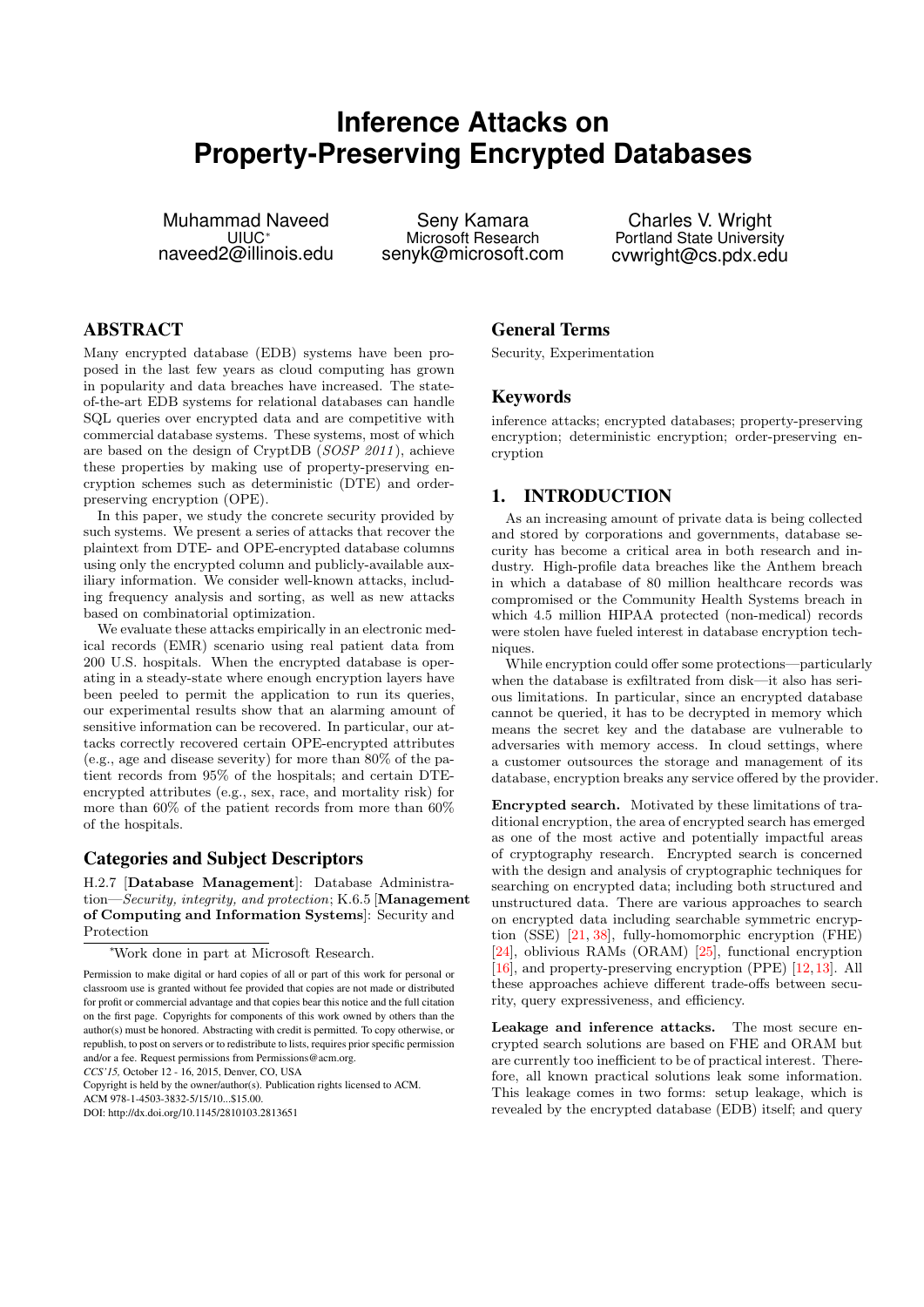leakage which is revealed from the EDB and the query protocol.

To better understand the impact of this leakage, an important research direction in encrypted search, initiated by Islam, Kuzu and Kantarcioglu [\[26\]](#page-11-6), is the design of inference attacks which try to recover information about the data or queries by combining leakage with publicly-available information (e.g., census data or language statistics). The most well-known example of an inference attack is frequency analysis which is used to break classical ciphers. Another example is the query-recovery attack of Islam et al. against searchable symmetric encryption (SSE) schemes [\[26\]](#page-11-6).

PPE-based EDBs. In the context of structured data and, in particular, of relational databases, the state-of-theart encrypted search solutions are based on PPE schemes like deterministic and order-preserving encryption. Roughly speaking, a PPE scheme is an encryption scheme that leaks a certain property of the plaintext. For example, an orderpreserving encryption (OPE) scheme encrypts a set of messages in such a way that their ciphertexts reveal the order of the messages (i.e., the order property). A deterministic encryption (DTE) scheme encrypts a set of messages in such a way that their ciphertexts reveal whether they are equal or not (i.e., the equality property).

The CryptDB system [\[36\]](#page-12-1) first showed how to use PPE to construct an encrypted database system that supports a subset of SQL. CryptDB can be used without PPE but then comparison and equality operations on columns cannot be outsourced and must to be executed at the client/proxy. In particular, this means the client/proxy has to incur the computation and communication overhead of downloading the entire column, of decrypting it and of querying it locally. In this work, when referring to CryptDB, we implicitly mean the variant where the operations in question are outsourced to the database server and not executed at the client. The Cipherbase system [\[11\]](#page-11-7), which uses both DTE and OPE, supports all of SQL. At a very high-level, in Cipherbase, each DB operation can be either done in a secure co-processor or over encrypted data using an approach similar to CryptDB. In this work, when referring to Cipherbase, we implicitly mean the variant where the operations in question are not executed in the secure co-processor. Other PPE-based EDB systems include the encrypted BigQuery demo [\[3\]](#page-11-8) and Always Encrypted [\[1\]](#page-11-9), both of which uses DTE but not OPE.

PPE-based EDBs have several advantages and have received a lot of interest from Industry. In particular, they are competitive with real-world relational database systems and they require a minimal number of changes to the standard/legacy database infrastructure. The key to their efficiency and "legacy-friendliness" is the use of PPE which, roughly speaking, allows them to operate on encrypted data in the same way as they would operate on plaintext data. This enables fast operations on encrypted data and the use of standard database algorithms and optimizations.

### 1.1 Our Contributions

The use of PPE has important consequences on the security of encrypted database systems. Specifically, since PPE schemes leak a non-trivial amount of information, it is well-known that PPE-based designs like CryptDB and its variants are vulnerable to inference attacks. The extent to

which these systems are vulnerable, however, has never been investigated.

In this work, we study concrete inference attacks against EDBs based on the CryptDB design. At a very high-level, these systems encrypt each DB column with layers of different encryption schemes. When queried, the system decrypts the layers until it reaches a layer that supports the necessary operation. In particular, this means that columns that support either range or equality queries are left encrypted with OPE or DTE, respectively. With this in mind, we consider inference attacks that take as input an OPE- or DTE-encrypted column and an auxiliary and public dataset and return a mapping from ciphertexts to plaintexts.

We stress that EDB systems are not designed to provide privacy but the much stronger requirement of confidentiality. As such, for an attack to be successful against an EDB it is not required to de-identify the records of the DB as would be the case, say, against a differentially-private DB [\[22\]](#page-11-10). In the setting of EDBs, an attack is successful if it recovers even partial information about a single cell of the DB. As we will see later, our attacks recover a lot more.

Concrete attacks. We study the effectiveness of four different attacks. Two are well-known and two are new:

- frequency analysis: is a well-known attack that decrypts DTE-encrypted columns given an auxiliary dataset that is "well-correlated" with the plaintext column. The extent of the correlation needed, however, is not significant and many publicly-available datasets can be used to attack various kinds of encrypted columns with this attack.
- $\ell_p$ -optimization: is a new family of attacks we introduce that decrypts DTE-encrypted columns. The family is parameterized by the  $\ell_p$ -norms and is based on combinatorial optimization techniques.
- $\bullet\$   $sorting$   $attack:$  is an attack that decrypts OPE-encrypted columns. This folklore attack is very simple but, as we show, very powerful in practice. It is applicable to columns that are "dense"in the sense that every element of the message space appears in the encrypted column. While this may seem like a relatively strong assumption, we show that it holds for many real-world datasets.
- *cumulative attack:* is a new attack we introduce that decrypts OPE-encrypted columns. This attack is applicable even to low-density columns and also makes use of combinatorial optimization techniques.

Evaluating inference attacks. As discussed above, most inference attacks need an auxiliary source of information and their success depends on how well-correlated the auxiliary data is with the plaintext column. The choice of auxiliary data is therefore an important consideration when evaluating an inference attack. A strongly correlated auxiliary dataset may yield better results but access to such a dataset may not be available to the adversary. On the other hand, misjudging which datasets are available to the adversary can lead to overestimating the security of the system. An additional difficulty is that the "quality" of an auxiliary dataset is application-dependent. For example, census data may be well-correlated with a demographic database but poorly correlated with a medical database.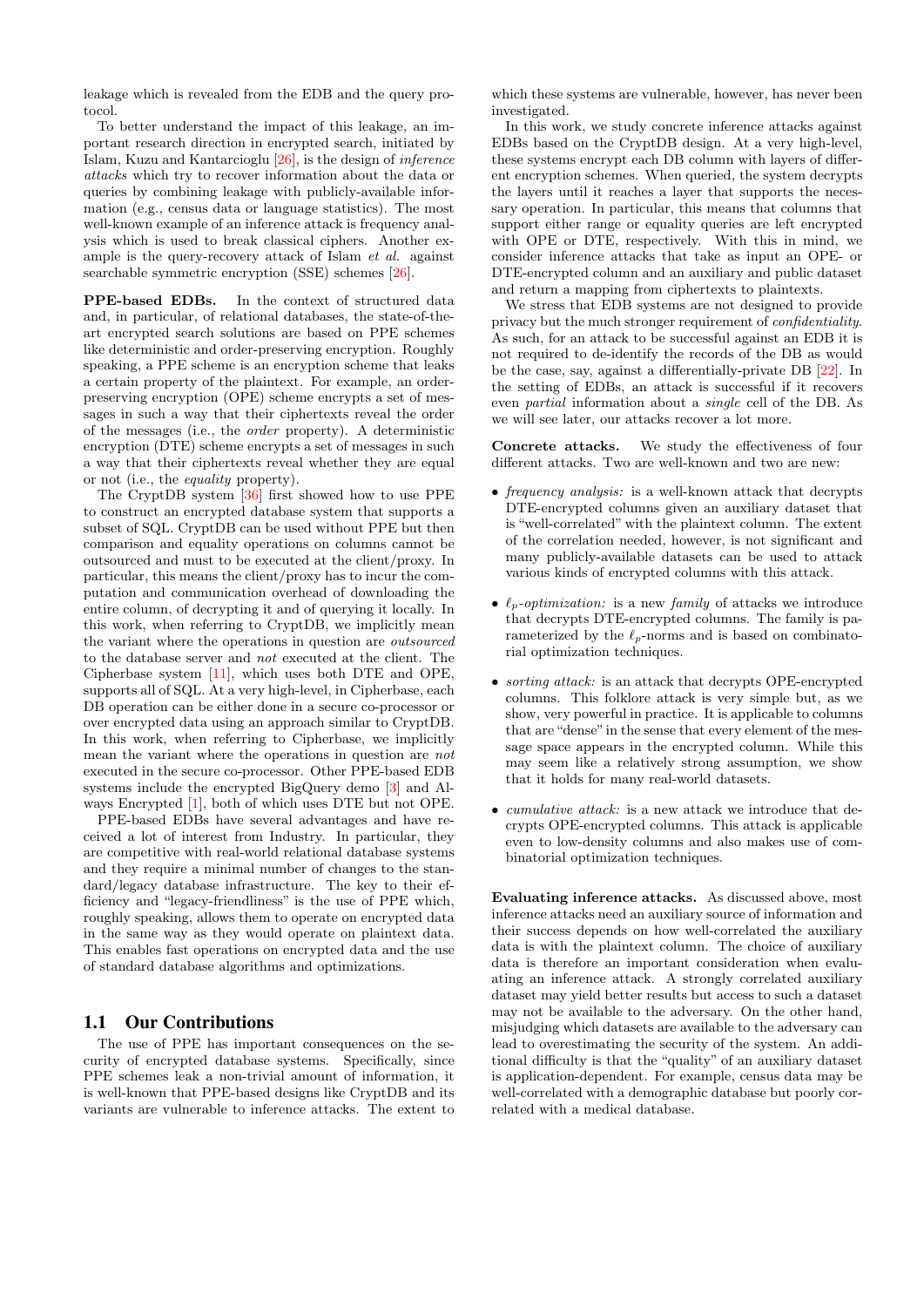So the question of how to empirically evaluate inference attacks is non-trivial. In this work, we use the following methodology: (1) we choose a real-world scenario where the use of EDBs is well-motivated; (2) we consider encrypted columns from real-world data for the scenario under consideration; and (3) we apply the attack on the encrypted column using any relevant publicly-available auxiliary dataset.

Empirical results. For our empirical analysis, we chose databases for electronic medical records (EMRs) as our motivating scenario. Such medical DBs store a large amount of private and sensitive information about both patients and the hospitals that treat them. As such they are a primary candidate for the real-world use of EDBs and appear frequently as motivation in prior work.

To evaluate our attacks, we consider DTE- and OPEencrypted columns for several attributes using real patient data from the U.S. hospitals provided by the National Inpatient Sample (NIS) database of the Healthcare Cost and Utilization Project (HCUP). [1](#page-0-0)

Following are the highlights of our results:

- $\ell_2$ -*optimization* (vs. DTE-encrypted columns): the attack recovered the mortality risk and patient death attributes for 100% of the patients for at least 99% of the 200 largest hospitals. It recovered the disease severity for 100% of the patients for at least 51% of those same hospitals.
- frequency analysis (vs. DTE-encrypted columns): the attack had the same results as  $\ell_2$ -optimization.
- sorting attack (vs. OPE-encrypted columns): the attack recovered the admission month and mortality risk of 100% of patients for at least 90% of the 200 largest hospitals.
- cumulative attack (vs. OPE-encrypted columns): the attack recovered disease severity, mortality risk, age, length of stay, admission month, and admission type of at least 80% of the patients for at least 95% of the largest 200 hospitals. For 200 small hospitals, the attack recovered admission month, disease severity, and mortality risk for 100% of the patients for at least 99.5% of the hospitals.

Discussion. Our experiments show that the attacks considered in this work can recover a large fraction of data from a large number of PPE-based medical EDBs. In light of these results it is clear that these systems should not be used in the context of EMRs. One may ask, however, how the attacks would perform against non-medical EDBs, e.g., against human resource DBs or accounting DBs. We leave this as important future work but conjecture that the attacks would be at least as successful considering that much of the data stored in such DBs is also stored in medical DBs (e.g., demographic information).

We also note that even though the attacks can already recover a considerable amount of information from the EDBs, the results presented in this work should be viewed as a lower bound on what can be extracted from PPE-based EDBs. The first reason is that the attacks only make use of leakage from the EDB and do not exploit the considerable amount of leakage that occurs from the queries to the EDB. The second reason is that our attacks do not even target the weakest encryption schemes used in these systems (e.g., the schemes used to support equi- and range-joins).

# 2. RELATED WORK

Deterministic encryption was first formally studied by Bellare, Boldyreva and O'Neill in [\[12\]](#page-11-4), where a security definition as well as various constructions were provided. OPE was introduced by Agrawal, Kiernan, Srikant and Xu [\[8\]](#page-11-11) and studied formally by Boldyreva, Chenette, Lee and O'Neill in [\[13\]](#page-11-5) and Boldyreva, Chenette and O'Neill [\[14\]](#page-11-12). In particular, it was shown in [\[13\]](#page-11-5) that all (non-interactive) OPE schemes must leak more than the order. The work of Popa, Li and Zeldovich [\[35\]](#page-12-2) describes an interactive protocol for an OPE-like functionality that leaks at most the order. The efficiency of this protocol was later improved by Kerschbaum and Schroepfer [\[30\]](#page-11-13). In [\[15\]](#page-11-14), Boneh, Lewi, Raykova, Sahai, Zhandry and Zimmerman construct a (non-interactive) order-revealing encryption (ORE) scheme that leaks at most the order. The difference between OPE and ORE is that in the latter ciphertexts can be compared using an arbitrary algorithm whereas in OPE it must be the standard comparison operation.

The CryptDB system [\[36\]](#page-12-1) was the first to support a large fraction of SQL on encrypted data. Other PPE-based systems include Cipherbase [\[11\]](#page-11-7). Akin and Sunar [\[9\]](#page-11-15) describe attacks that enable a malicious database administrator to recover plaintexts from CryptDB through a combination of passive monitoring and active tampering with the EDB.

Frequency analysis was first described by the Arab philosopher and mathematician al-Kindi in the ninth century [\[10\]](#page-11-16). Techniques for recovering plaintext encrypted with substitution ciphers using language statistics are well-known (see for example pp.245–250 of  $[33]$ . Brekne, Arnes and Øslebø [\[17\]](#page-11-17) describe frequency attacks for recovering IP addresses anonymized under a prefix-preserving encryption scheme [\[39\]](#page-12-4).

Islam et al. [\[26\]](#page-11-6) described the first inference attack against an encrypted search solution. This attack, referred to as the IKK attack, exploits the access pattern leakage of SSE constructions together with auxiliary information about the frequencies of keyword pairs and knowledge of a subset of client queries (in plaintext) to recover information about the remaining queries. In comparison, the attacks we consider here: (1) recover the *database*, as opposed to queries; and (2) require no knowledge of any queries (neither in plaintext nor encrypted). Furthermore, a recent study by Cash, Grubbs, Perry and Ristenpart [\[19\]](#page-11-18) shows that the accuracy of the IKK attack is so low that it is not usable in practice (unless the adversary already knows most of the underlying data). In contrast, the attacks considered in this work are highlyaccurate and very efficient. The fact that our attacks are more powerful than the IKK attack is natural since PPE schemes leak considerably more than SSE schemes.

Sanamrad, Braun, Kossman and Venkatesan [\[37\]](#page-12-5) also consider the security of OPE schemes in the context of encrypted databases. They propose a set of security definitions and discuss previously-known attacks (e.g., frequency analysis and sorting). Unlike standard security definitions, however, the security notions proposed in [\[37\]](#page-12-5) are attackspecific (e.g., they define security only against frequency analysis) and guarantee only one-wayness; as opposed to standard cryptographic notions which guarantee that partial

<sup>&</sup>lt;sup>1</sup>We stress that we strictly adhered to the HCUP data use agreement. In particular, our study is not concerned with the problem of de-anonymization. The data was not de-anonymized nor any attempt was made to do so.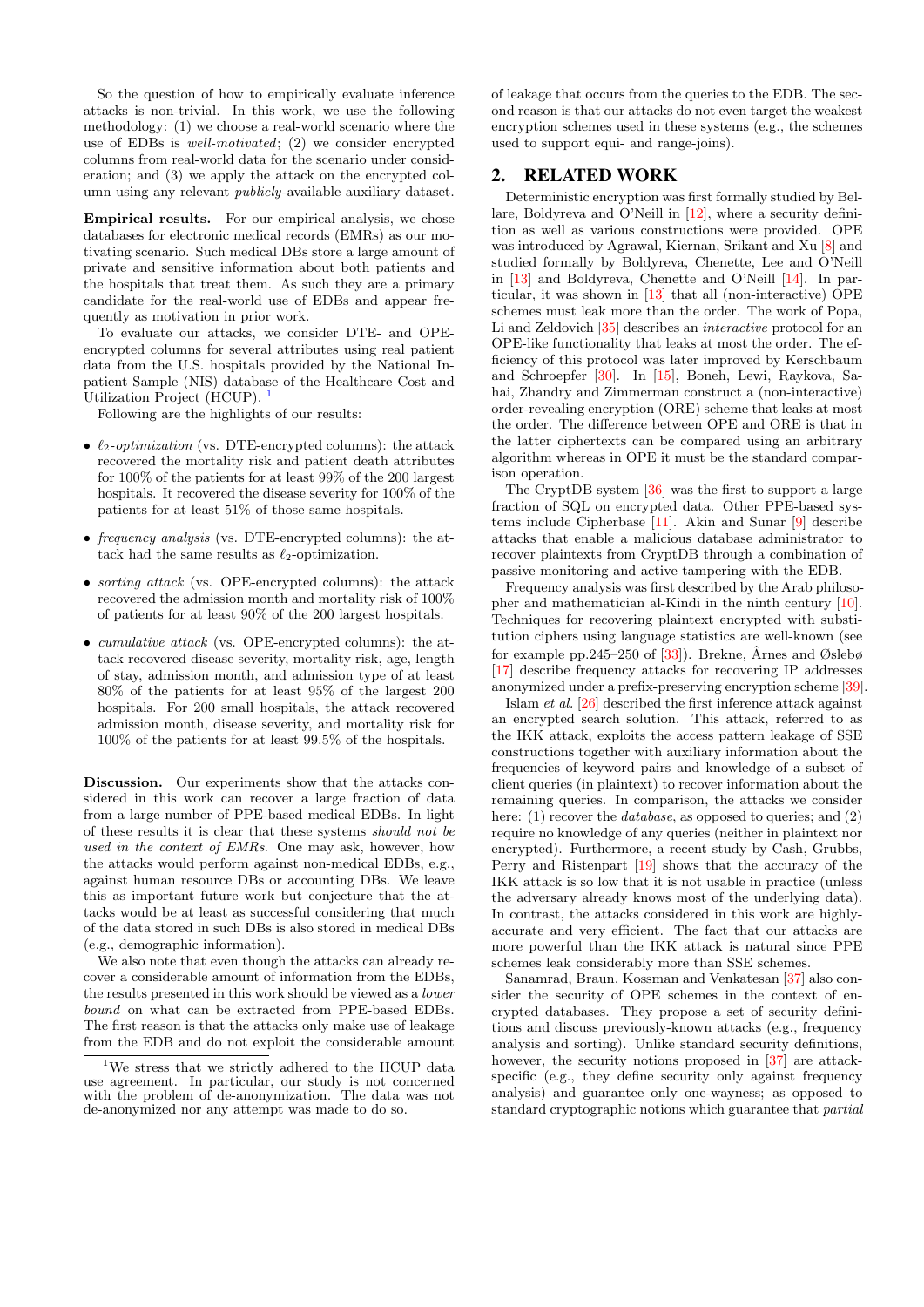information is protected. Finally, [\[37\]](#page-12-5) also proposes deterministic and probabilistic OPE variants. The deterministic variant is still vulnerable to our attacks (albeit requiring larger encrypted columns).

There is an extensive literature on OPE variants including probabilistic OPE, modular OPE, etc. [\[20,](#page-11-19) [23,](#page-11-20) [27,](#page-11-21) [28,](#page-11-22) [32,](#page-11-23) [40\]](#page-12-6). As far as we know, none of these constructions are used in any EDB system. We leave it as future work to assess the efficacy of our attacks against these variants.

# 3. PRELIMINARIES

Relational databases. A relational database is a collection of tables where each row corresponds to an entity (e.g., a customer or an employee) and each column corresponds to an attribute (e.g., age, height, salary). For any given attribute, we refer to the set of all possible values that it can take as its space. The attribute space of a column is the space of that column's attribute. If a column supports equality or range queries, then we refer to it as an equality or range column. The structured query language (SQL) is a special-purpose language for querying relational databases.

**Datasets.** A dataset  $\mathbf{d} = (d_1, \ldots, d_n)$  is a sequence of elements from a universe D. We assume, without loss of generality, that every space  $\mathbb D$  is totally ordered. We view the *histogram* of a dataset **d** as a  $|\mathbb{D}|$ -dimensional vector over  $N>0$  with, at position *i*, the number of times the *i*th element of  $\mathbb D$  appears in **d**. We denote by  $\text{Hist}(\mathbf d)$  the operation that computes the histogram of a dataset d. The cumulative distribution function (CDF) of a dataset **d** is a  $|\mathbb{D}|$ -dimensional vector over  $\mathbb{N}_{\geq 0}$  with, at position *i*, the number of times the first through *i*th elements of  $\mathbb{D}$  that appear in **d**. We denote by CDF(d) the operation that computes the CDF of a dataset d. The CDF of d is the vector f such that for all  $i \in [n]$ ,  $f_i = \sum_{j=1}^i h_j$ , where  $\mathbf{h} = (h_1, \ldots, h_n)$  is the histogram of d.

We denote by  $\text{Unique}(d)$  the dataset that results from removing all duplicates in d (i.e., from keeping only the first occurrence of every element in d). The rank of an element  $d \in \mathbb{D}$  in a dataset **d** is the position of its first occurrence in **d** if  $d \in \mathbf{d}$  and 0 if  $d \notin \mathbf{d}$ . We denote the rank of d in **d** by Rank $_{\mathbf{d}}(d)$ .

We will often need to sort datasets. The result of sorting **d** by value is the sequence  $\mathbf{d}' = (d_{i_1}, \ldots, d_{i_n})$  such that  $d_{i_1} < \cdots < d_{i_n}$ . We denote this operation  $\mathbf{d}' \leftarrow \mathsf{vSort}(\mathbf{d})$ . When dealing with the histogram **h** of a dataset **d** over  $\mathbb{D}$ , we identify the coordinates of h with the elements of D.

**Encryption.** A symmetric encryption scheme  $SKE =$ (Gen, Enc, Dec) is a tuple of three algorithms that work as follows. Gen takes as security paramater as input and returns a secret key  $K$ ; Enc takes as input a key  $K$  and a message  $m$  and returns a ciphertext  $c$ ; and Dec takes as input a key  $K$  and a ciphertext  $c$  and returns a message  $m$ . The standard notion of security for encryption is security against chosen-plaintext attacks (CPA). We refer the reader to [\[29\]](#page-11-24) for a detailed description of this notion. Here, we only mention that it is well-known that for symmetric-key encryption, CPA-security can only be achieved if Enc is either stateful or randomized.

Deterministic encryption. A symmetric DTE scheme  $DTE = (Gen, Enc, Dec)$  is a symmetric encryption scheme

for which  $Enc$  is not randomized; that is, each message  $m$  is mapped by  $\mathsf{Enc}\$  to a *single* ciphertext under a key  $K$ .

Order-preserving encryption. A symmetric OPE scheme  $OPE = (Gen, Enc, Dec)$  is a symmetric encryption scheme with the following property: if  $m_1 > m_2$  then  $\mathsf{Enc}_K(m_1)$  $\mathsf{Enc}_K(m_2)$ ; if  $m_1 = m_2$  then  $\mathsf{Enc}_K(m_1) = \mathsf{Enc}_K(m_2)$ ; and if  $m_1 < m_2$  then  $\mathsf{Enc}_K(m_1) < \mathsf{Enc}_K(m_2)$ .

Additively homomorphic encryption. colorred A symmetric additively homomorphic encryption (AHE) scheme  $AHE = (Gen, Enc, Dec)$  is a symmetric encryption scheme with the added property that:  $\mathsf{Dec}_K(\mathsf{Enc}_K(m_1) \otimes \mathsf{Enc}_K(m_2)) =$  $m_1 + m_2$ , where  $\otimes$  is an operation over the ciphertext space of AHE and not necessarily addition.

Join encryption. The CryptDB system supports two kinds of Join operations: equi-joins and range-joins. Equijoins are supported using a scheme  $EJOIN = (Gen, Enc. Dec)$ which is a combination of DTE and hashing. Range-joins are supported using an encryption scheme  $RJOIN = (Gen, Enc, Dec)$ based on OPE. We note that after a join query (of either kind), two joined columns are left encrypted under the same key.

Searchable encryption. The systems also make use of searchable encryption scheme  $S RCH = (Gen, Enc, Token, Dec)$ for keyword search operations. In CryptDB, this is instantiated with a variant of the scheme of the scheme of Song, Wagner and Perrig [\[38\]](#page-12-0).

**Onion encryption.** Popa et al.use the term onion to refer to the composition of encryption schemes. For example, given two encryption schemes  $SKE^1 = (Gen^1, Enc^1, Dec^1)$ and  $\mathsf{SKE}^2 = (\mathsf{Gen}^2, \mathsf{Enc}^2, \mathsf{Dec}^2)$  the  $\mathsf{SKE}^1 \circ \mathsf{SKE}^2$  encryption of a message  $m$  is defined as

$$
\mathrm{ct}=\mathsf{Enc}^1_{K_1}\big(\mathsf{Enc}^2_{K_2}(m)\big).
$$

#### 3.1 PPE-based Encrypted Databases

We recall the high-level architecture of the CryptDB system. The system is composed of three entities: an application App, a proxy Prx, and a server Srv. The application and proxy are trusted while the server is untrusted. To create an encrypted database EDB from a database DB, the proxy generates a master secret key msk and uses it to encrypt each table as follows. First, an anonymized schema is created where the attributes for each column are replaced with random labels. The mapping between the attributes and their labels is stored at the proxy. Then, each cell is encrypted using four different onions. More specifically, the following four onions are used

• Equality onion: encrypts a string s as

$$
\mathrm{ct}=\mathrm{Enc}_{K_S}^{\mathrm{SKE}}\left(\mathrm{Enc}_{K_D}^{\mathrm{DTE}}\left(\mathrm{Enc}_{K_J}^{\mathrm{EJOIN}}\left(s\right)\right)\right);
$$

• *Order onion*: encrypts a string s as

$$
\mathrm{ct}=\mathrm{Enc}_{K_{S}}^{\mathrm{SKE}}\left(\mathrm{Enc}_{K_{O}}^{\mathrm{OPE}}\left(\mathrm{Enc}_{K_{OJ}}^{\mathrm{RIOIN}}\left(s\right)\right)\right);
$$

• Search onion: encrypts a keyword  $w$  as

$$
\mathrm{ct} = \mathsf{Enc}_{K_S}^{\mathsf{SRCH}}(w);
$$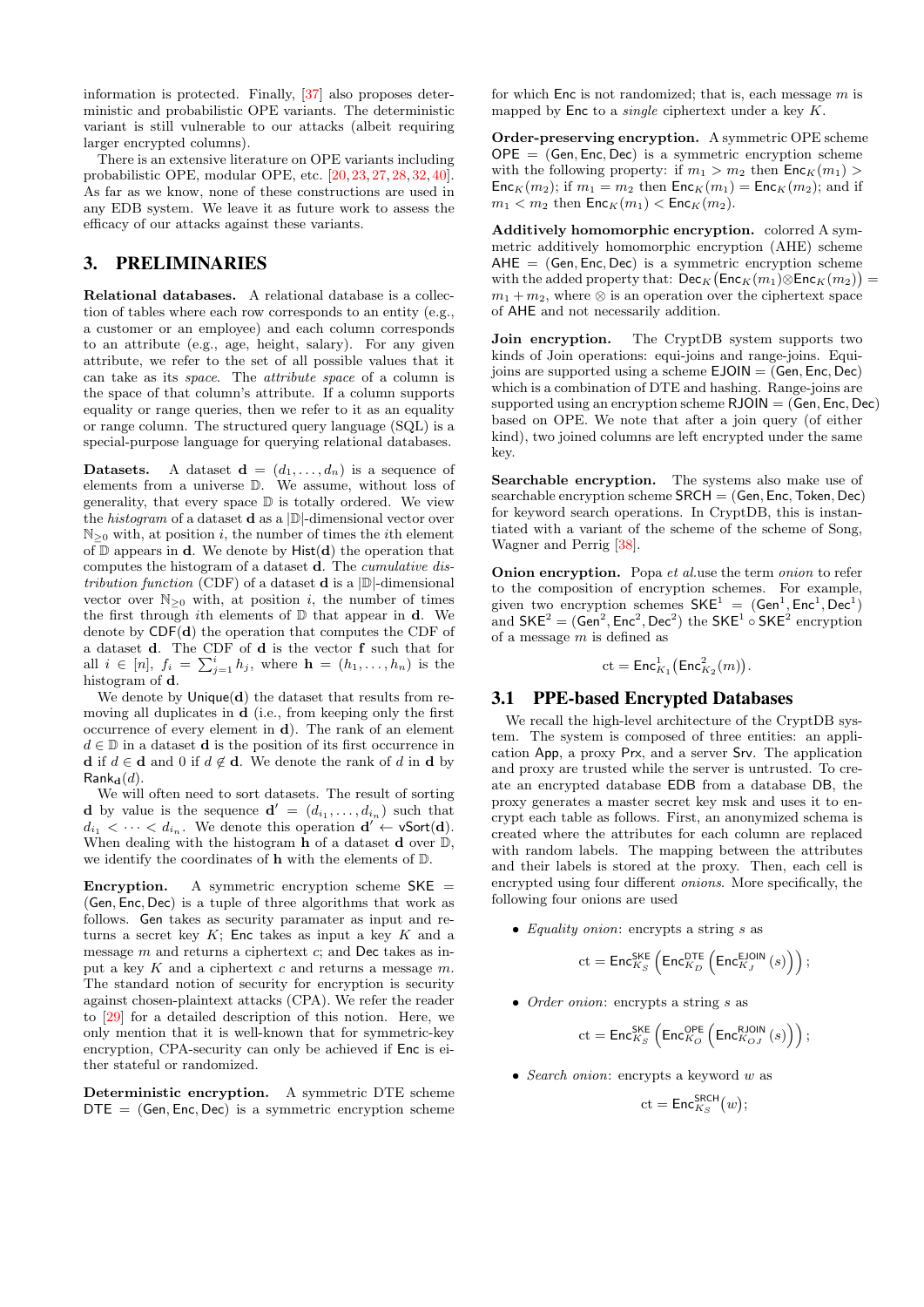• Add onion: encrypts an integer  $i$  as

$$
\mathrm{ct}=\mathsf{Enc}_{K_A}^{\mathsf{AHE}}(i);
$$

To support queries on encrypted data, the encrypted cells in the EDB are decrypted down to a certain layer. This process is referred to as peeling in [\[36\]](#page-12-1) and every cell in a given column is peeled to the same level. The proxy keeps track of the layer at which each column is peeled.

To query an encrypted database the application issues a SQL query that is rewritten by the proxy before being sent to the server. In the new query, each column name is replaced with its random label and each constant is replaced with a ciphertext determined as a function of the semantics of the query. More precisely, for each type of operation the proxy does the following:

- equality: v is replaced with  $ct = DTE.Enc<sub>K</sub>(v);$
- range: v is replaced with  $ct = \mathsf{OPE}.\mathsf{Enc}_K(v);$
- search: v is replaced with tk =  $\mathsf{SRCH}$ . Token $_K(v)$ ;
- *addition*: *v* is replaced with  $ct = AHE.Enc<sub>K</sub>(v)$ ;
- join: v is replaced with  $ct = EJOIN.Enc<sub>K</sub>(v);$

After re-writing the query, the proxy checks the onion levels of the relevant columns to determine if they need to be peeled further. If so, it sends the appropriate decryption keys to the server so that it peels the columns down to the appropriate layer. Note that Cipherbase does not use onions and encrypts columns directly with the PPE scheme needed to support the query.

Column labeling. We note that the CryptDB system allows users to label attributes so that they are only encrypted using either CCA2- or CPA-secure encryption schemes, i.e., they are never "peeled" down to OPE or DTE. In such a case, however, the system cannot support order or equality operations on these attributes unless the columns are downloaded to the client so that they can be executed locally. Since, in this work, we are interested in the leakage that occurs when running EMR applications on top of an outsourced EDB system, it follows that the attributes we analyze (see Section [7\)](#page-7-0) cannot be labeled.

### 4. THREAT MODEL

An EDB system should protect a database against a variety of threats. In this Section, we describe some of these threats and propose an adversarial model that captures them. In defining such a model, we make two things explicit: (1) the goal of the attack; and (2) the information the adversary holds when carrying out the attack.

### 4.1 Adversarial Goals

There are at least two kinds of attacks on EDBs which we refer to as individual attacks and aggregate attacks.

Individual attacks. In an individual attack, the adversary is concerned with recovering information about a row in the database. For example, if the EDB is a medical database where each row corresponds to a patient, then the goal of the attack would be to recover information about a specific patient, e.g., its age or name.

Aggregate attacks. In an aggregate attack, the adversary wants to recover statistical information about the entire database. Again, in the context of a medical database, this could be information such as the total number of patients with a particular disease or the number of patients above a certain age. We note that, depending on the context, aggregate attacks can be extremely harmful. For example, hospitals do not disclose the number of cancer patients they treat so as not to signal anything about the quality of their cancer treatments.

#### 4.2 Adversarial Information

PPE-based EDBs like [\[11](#page-11-7)[,36\]](#page-12-1) are designed to protect against a semi-honest adversary that corrupts the server. Intuitively, this means that the adversary has access to everything the server sees but cannot influence it—in particular, it cannot make it deviate from the prescribed protocol. Since the adversary has complete access to what the server sees, it holds the encrypted database and can see the queries generated by the proxy.

Ciphertext-only. In this work, we focus on a considerably weaker adversary which has access to the encrypted database but not to the queries. We stress that this is a much weaker adversary than what is typically considered in the literature and captures all the threats that database customers are typically concerned with. This includes internal threats like malicious database administrators and employees, and external threats like hackers, nation states, and organized crime.

Steady state EDBs. We assume the adversary has access to the encrypted database in steady state, which means that the onions of each cell are peeled down to the lowest layer needed to support the queries generated by the application. Intuitively, one can think of the steady-state EDB as the state of the EDB after the application has been running for a while.

Auxiliary information. In addition to the encrypted database, we assume our adversary has access to auxiliary information about the system and/or the data. Access to auxiliary information is standard in any practical adversarial model since the adversary can always consult public information sources to carry out the attack. In particular, we consider the following sources of auxiliary information:

- *application details*: the application running on top of the encrypted database, possibly obtained from accessing the application (e.g., if it is a web service) or from documentation;
- *public statistics*: publicly available statistics, for example, census data or hospital statistics;
- prior versions: prior versions of the database, possibly obtained through a prior data breach.

We stress that our experiments will make use of a different subset of auxiliary sources and that none of the attacks need access to all of these sources.

### 4.3 Attack Accuracy

When an adversary executes an inference attack, it receives as output an assignment from the encrypted cells to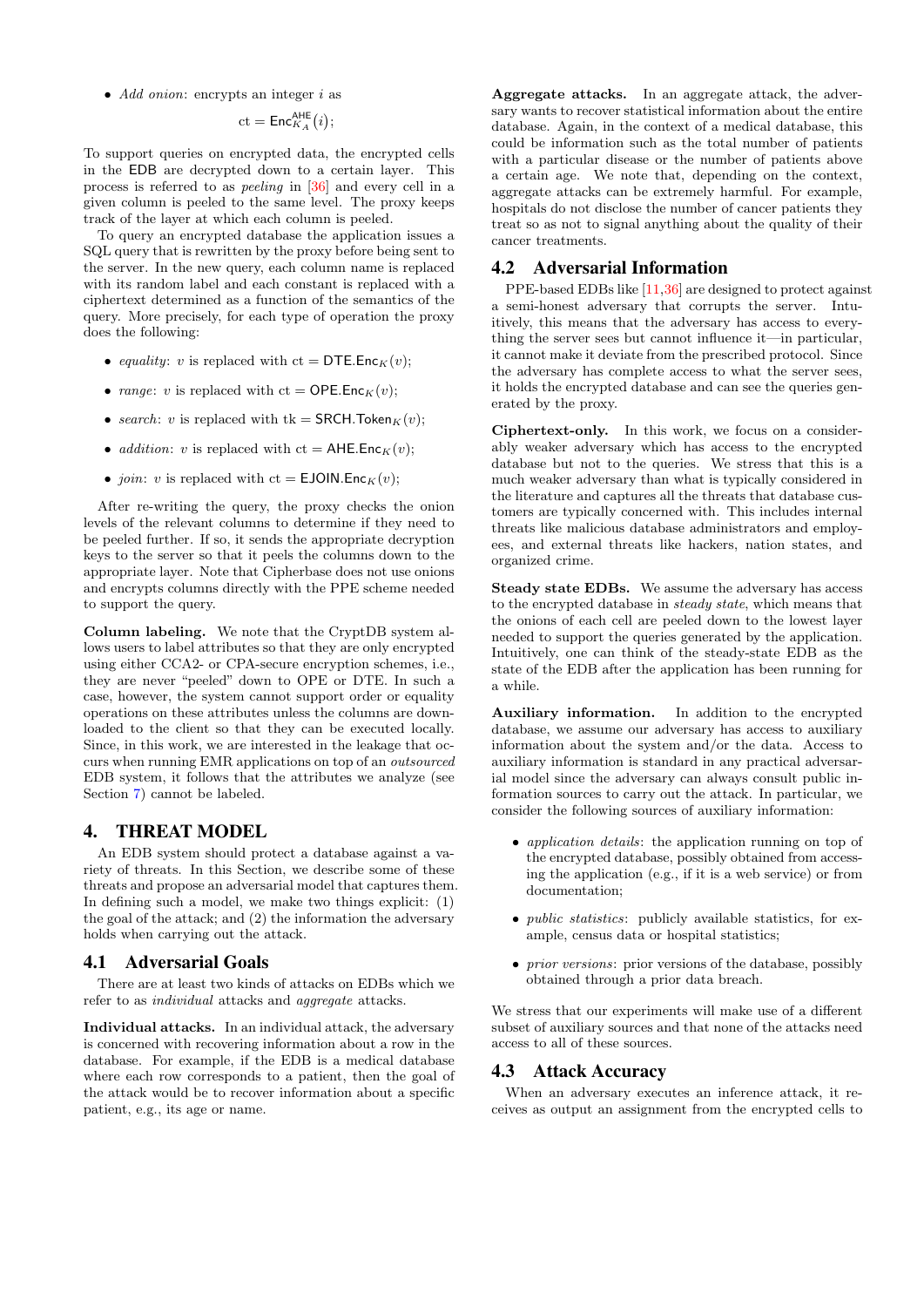the elements of the message space. Though our experiments in Section [9](#page-9-0) show that there are many attributes for which the attacks are perfectly accurate, this is not always the case and for low-accuracy attributes it could be difficult for the attacker to distinguish correct assignments from incorrect ones. We note, however, that the attacks can still be damaging even for these attributes for the following reasons. First, the adversary can still learn statistics about the attribute which in some cases, like patient died during hospitalization or major diagnostic category, can be very sensitive for hospitals because it reveals information about the quality of their care. Second, the results can still be used for phishing-style attacks where the adversary only needs a small number of successes.

#### 5. ATTACKING DTE COLUMNS

We describe two attacks against DTE-encrypted columns. The first is the well-known frequency analysis and the second is a family of attacks we refer to as  $\ell_p\text{-optimization attacks}.$ The family is parameterized by the  $\ell_p$  norms.

Here,  $\mathbb{C}_k$  and  $\mathbb{M}_k$  are the ciphertext and message spaces of the deterministic encryption scheme. We assume  $|\mathbb{C}_k|$  =  $|M_k|$  but if this is not the case we simply pad  $M_k$ . For encryption schemes  $|\mathbb{C}_k|$  is always at least  $|\mathbb{M}_k|$ .

#### 5.1 Frequency Analysis

Frequency analysis is the most basic and well-known inference attack. It was developed in the 9th century and is used to break classical ciphers. As is well-known, frequency analysis can break deterministic encryption and, in particular, deterministically-encrypted columns. Given a DTEencrypted column **c** over  $\mathbb{C}_k$  and an auxiliary dataset **z** over  $M_k$ , the attack works by assigning the *i*th most frequent element of **c** to *i*th most element of **z**. For ease of exposition, we assume that **c** and **z** have histograms that can be strictly ordered; that is, for all  $i \neq j$ ,  $\psi_i \neq \psi_j$  and  $\pi_i \neq \pi_j$ , where  $\psi = Hist(c)$  and  $\pi = Hist(z)$ . More precisely, the attack is defined as:

• Frequency- $An(c, z)$ :

- 1. compute  $\psi \leftarrow \mathsf{vSort}(\mathsf{Hist}(\mathbf{c}))$ ;
- 2. compute  $\pi \leftarrow \text{vSort}(\text{Hist}(\mathbf{z}))$ ;
- 3. output  $\alpha : \mathbb{C}_k \to \mathbb{M}_k$  such that

$$
\alpha(c) = \begin{cases} \pi \big[ \mathsf{Rank}_{\psi}(c) \big] & \text{if } c \in \mathbf{c}; \\ \bot & \text{if } c \not\in \mathbf{c}. \end{cases}
$$

If the histograms are not strictly ordered (i.e., there are  $i \neq j$  such that  $\psi_i = \psi_j$  or  $\pi_i = \pi_j$  one can still run the attack by breaking ties in the sorting steps arbitrarily. In the worst-case, each tie will be broken erroneously and induce an error in the assignment so this will cause the attack to err on  $a + b$  ciphertexts, where a and b are the number of ties in  $Hist(c)$  and  $Hist(z)$ , respectively. The attack runs in  $O(|\mathbb{C}_k| \cdot \log |\mathbb{C}_k|)$  time.

#### <span id="page-5-0"></span>5.2  $\ell_p$ -Optimization

We now describe a family of attacks against DTE-encrypted columns we refer to as  $\ell_p$ -optimization. The family is parameterized by the  $\ell_p$  norms. The basic idea is find an assignment from ciphertexts to plaintexts that minimizes a

given cost function, chosen here to be the  $\ell_p$  distance between the histograms of the datasets. This has the effect of minimizing the total mismatch in frequencies across all plaintext/ciphertext pairs. The attack works as follows.

Given a DTE-encrypted column **c** over  $\mathbb{C}_k$  and auxiliary information  $z$  over  $M_k$ , the adversary first computes the histograms  $\psi$  and  $\pi$  of **c** and **z**, respectively. It then finds the permutation matrix X that minimizes the  $\ell_p$  distance between the ciphertext histogram  $\psi$  and the permuted auxiliary histogram  $X \cdot \pi$ . Intuitively, the attack finds the mapping of plaintexts to ciphertexts that achieves the closest overall match of their sample frequencies. Note that this is very different than frequency analysis which ignores the amplitude of the frequencies and only takes into account their rank. More precisely, the attack is defined as follows:

- $\ell_p$ -Optimization(c, z):
	- 1. compute  $\psi \leftarrow$  Hist(c);
	- 2. compute  $\pi \leftarrow$  Hist(z);
	- 3. output  $\arg \min_{X \in \mathbb{P}_n} ||\psi X \cdot \pi||_p;$

where  $\mathbb{P}_n$  is the set of  $n \times n$  permutation matrices. Note that in the  $\ell_1$ -optimization attack, Step 3 can be formulated as a linear sum assignment problem (LSAP) [\[18\]](#page-11-25). The LSAP can be solved efficiently using the well-known Hungarian algorithm [\[31,](#page-11-26) [34\]](#page-12-7) or any linear programming (LP) solver. In our experiments we use the former which runs in time  $O(n^3)$ . The precise LSAP formulation is:

minimize 
$$
\sum_{i=1}^{n} \sum_{j=1}^{n} C_{ij} X_{ij}
$$
  
subject to 
$$
\sum_{i=1}^{n} X_{ij} = 1, \quad 1 \leq j \leq |\mathbb{C}_k|
$$

$$
\sum_{j=1}^{n} X_{ij} = 1, \quad 1 \leq i \leq |\mathbb{C}_k|
$$

$$
X_{ij} \in \{0, 1\}, \quad 1 \leq i, j \leq |\mathbb{C}_k|.
$$

where the cost matrix  $C = C_{ij}$  gives the cost of matching plaintext  $i$  to ciphertext  $i$ .

For  $p = 1$ , the costs are simply the absolute differences in frequency, so we set  $C_{ij} = |\psi_i - \pi_j|$ . For  $2 \le p \le \infty$ , however, Step 3 of the  $\ell_p$ -optimization attack cannot be formulated directly as a LSAP because the  $\ell_p$  norm is not a simple linear sum. Nevertheless, we show that it can still be efficiently solved using fast LSAP solvers. To see why, let  $f_1 : \mathbb{R}^+ \to \mathbb{R}$  be the function  $x \mapsto \sqrt[p]{x}$  and let  $f_2: \mathbb{N}_{\geq 0}^n \to \mathbb{N}_{\geq 0}$  be the function  $\mathbf{v} \mapsto \sum_{i=1}^n v_i^p$ . Then we note that the  $\ell_p$  norm of a vector can be written as

$$
\|\mathbf{v}\|_p = f_1(f_2(\mathbf{v})).
$$

Since  $f_1$  is monotone increasing, the vector that minimizes  $f_1 \circ f_2$  is the vector that minimizes  $f_2$ . It follows then that for any vector **v**, the vector **w** with the minimum  $\ell_p$  distance from v is the solution to

$$
\arg\min_{\mathbf{w}}\sum_{i=1}^{n}|v_{i}-w_{i}|^{p}.
$$

As long as  $p < \infty$ , this optimization problem can be formulated as a LSAP with cost matrix C such that  $C_{ij}$  =  $|v_i - w_i|^p$ . The attack takes  $O(|\mathbb{C}_k|^3)$  time.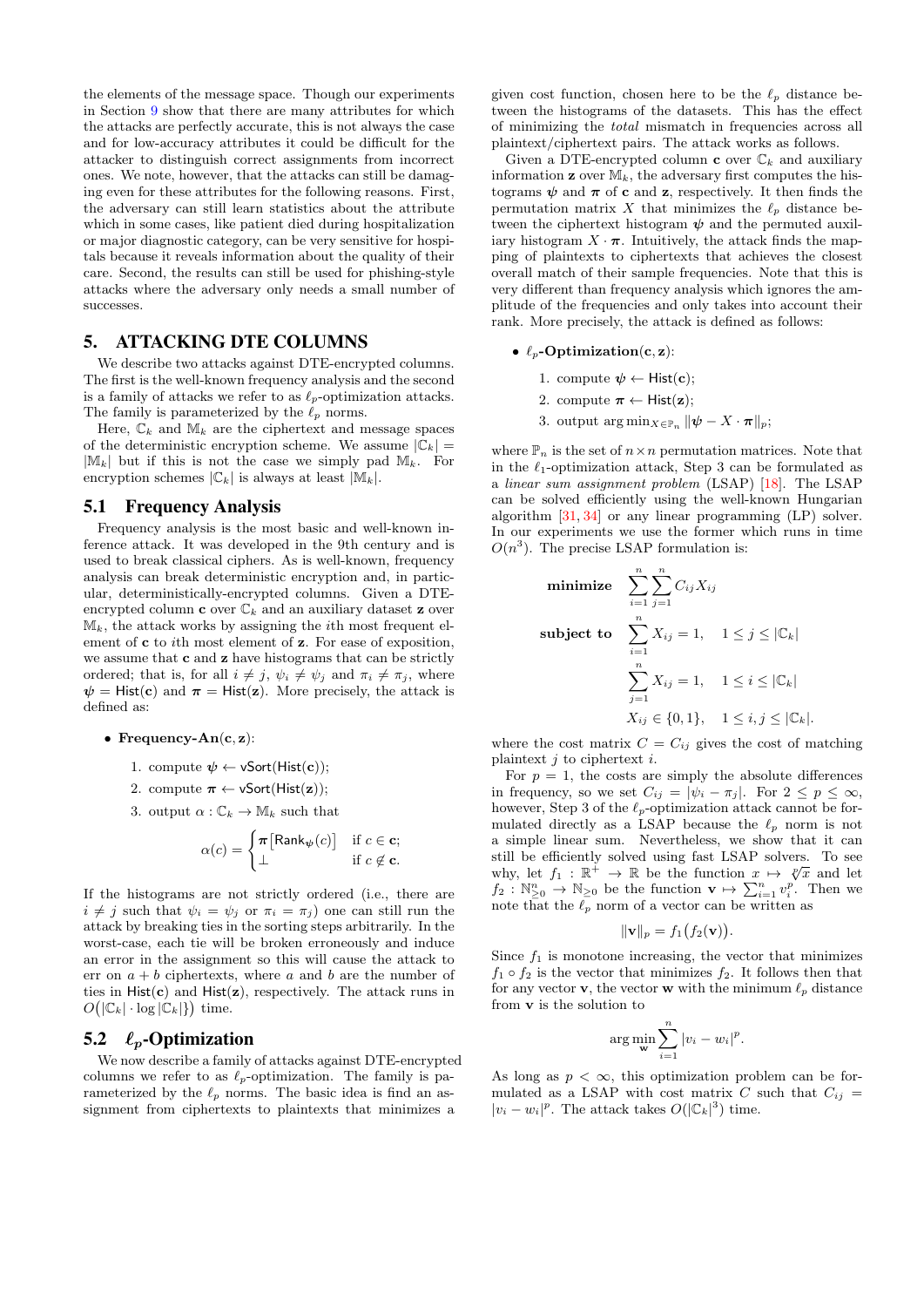Remark on  $\ell_p$ -optimization vs. frequency analysis. In our experiments, we found that frequency analysis and  $\ell_p$ optimization for  $p = 2, 3$  performed equally well. In fact, for a fixed encrypted column and auxiliary dataset, they decrypted same exact ciphertexts. On the other hand, frequency analysis did consistently better than  $\ell_1$ -optimization. This raises interesting theoretical and practical questions. From a theoretical perspective it would be interesting to understand the exact relationship between frequency analysis and  $\ell_p$ -optimization. Our experiments tell us that  $\ell_1$ optimization is different from frequency analysis (since they generated different results) but they did not distinguish between frequency analysis and  $\ell_2$ - and  $\ell_3$ -optimization. As such, it would be interesting to either separate the attacks or prove that they are equivalent for some  $p \geq 2$ .

From a practical perspective, the main question is what is the motivation for ever using  $\ell_p$ -optimization over frequency analysis? The main reason is that  $\ell_p$ -optimization not only decrypts an encrypted column but, while doing so, also produces cost information about the different solutions it finds. Like the cumulative attack we describe in Section [6.2,](#page-6-0) this is due to its use of combinatorial optimization. As it turns out, this extra information can be leveraged to attack "hidden" columns (i.e., for which we do not know the attribute); something we cannot always do with frequency analysis. We discuss this in more detail in Section [8.](#page-8-0)

## 6. ATTACKING OPE COLUMNS

In addition to the frequency information leaked by DTE, order-preserving encryption also reveals the relative ordering of the ciphertexts. Here we describe two attacks on OPE-encrypted columns that exploit this additional leakage to recover even more of the plaintext data. Note that the attacks only make use of order information so they work even against columns encrypted with ORE [\[15\]](#page-11-14) and interactive order-preserving protocols [\[30,](#page-11-13) [35\]](#page-12-2). In particular, since all OPE instantiations necessarily leak more than just the order [\[13\]](#page-11-5), stronger attacks are likely possible against OPEencrypted columns.

Here,  $\mathbb{C}_k$  and  $\mathbb{M}_k$  are the ciphertext and message spaces of the OPE scheme. We assume, without loss of generality, that  $|\mathbb{C}_k| = |\mathbb{M}_k|$ . If this is not the case we pad  $\mathbb{M}_k$  with additional symbols until it holds.

#### 6.1 Sorting Attack for Dense Columns

The first attack on OPE-encrypted columns is trivial and applicable to all columns that satisfy a condition we call density. We call an OPE-encrypted column  $\delta$ -dense, if it contains the encryptions of at least a  $\delta$  fraction of its message space. If  $\delta = 1$ , we simply say that the column is dense.

The attack is described in detail below and works as follows. Note that it does not require any auxiliary information. Given an OPE-encrypted dense column c over  $\mathbb{C}_k$  the adversary simply sorts **c** and  $\mathbb{M}_k$  and outputs a function that maps each ciphertext  $c \in \mathbf{c}$  to the element of the message space with the same rank. More precisely, the attack is defined as:

• Sorting-Atk(c):

1. compute 
$$
\psi \leftarrow \text{vSort}(\text{Unique}(\mathbf{c}))
$$
;

2. compute  $\boldsymbol{\pi} \leftarrow \mathsf{vSort}(\mathbb{M}_k);$ 

3. output  $\alpha : \mathbb{C}_k \to \mathbb{M}_k$  such that:

$$
\alpha(c) = \begin{cases} \pi \big[ \mathsf{Rank}_{\Psi}(c) \big] & \text{if } c \in \mathbf{c}; \\ \bot & \text{if } c \not\in \mathbf{c}. \end{cases}
$$

The attack runs in  $O(|\mathbb{C}_k| \cdot \log |\mathbb{C}_k|)$  time.

#### <span id="page-6-0"></span>6.2 Cumulative Attack for Low-Density Columns

The main limitation of the sorting attack is that it is only applicable to dense columns. To address this, we describe a second attack for low-density OPE-encrypted columns we refer to as the cumulative attack. The attack requires access to auxiliary information and can recover a large fraction of column cells (see Section [9.2](#page-10-0) for details).

Intuition. Given a DTE-encrypted column, the adversary learns the sample frequency of each ciphertext in the column. These sample frequencies make up the histogram for the encrypted column, and we showed in the previous section how the adversary can use them to match the DTE ciphertexts to their plaintexts by finding  $(c, m)$  pairs where  $c$  and  $m$  have similar frequencies.

Given an OPE-encrypted column, the adversary learns not only the frequencies but also the relative ordering of the encrypted values. Combining ordering with frequencies, the adversary can tell for each ciphertext  $c$  what fraction of the encrypted values are less than c. More formally, this is known as the empirical cumulative distribution function (ECDF, or simply CDF) of the data set.

In the cumulative attack, we leverage the CDF to improve our ability to match plaintexts to ciphertexts. Intuitively, if a given OPE ciphertext is greater than 90% of the ciphertexts in the encrypted column c, then we should match it to a plaintext that also is greater than about 90% of the auxiliary data z. Although our early experiments showed that CDFs alone enable very powerful attacks on OPE, we can achieve even better results using both the CDFs and the frequencies together. Here we use an LSAP solver to find the mapping of plaintexts to ciphertexts that minimizes the total sum of the mismatch in frequencies plus the mismatch in CDFs across all plaintext/ciphertext pairs.

Overview of attack. The attack is detailed below and works as follows. Given an OPE-encrypted column c over  $\mathbb{C}_k$  and an auxiliary dataset **z** over  $\mathbb{M}_k$ , the adversary computes the histograms  $\psi$  and  $\pi$  and the CDFs  $\varphi$  and  $\mu$  of c and z, respectively. It then finds the permutation that simultaneously matches both the sample frequencies and the CDFs as closely as possible. More precisely, the attack is defined as:

- Cumulative-Atk $(c, z)$ :
	- 1. compute  $\psi \leftarrow \text{Hist}(\mathbf{c})$  and  $\varphi \leftarrow \text{CDF}(\mathbf{c})$ ;
	- 2. compute  $\pi \leftarrow \text{Hist}(\mathbf{z})$  and  $\mu \leftarrow \text{CDF}(\mathbf{z});$
	- 3. output

$$
\arg\min_{X\in\mathbb{P}}\sum_{i=1}^{|\mathbb{M}_k|}\left(|\psi_i-X_i\cdot\boldsymbol{\pi}|+|\varphi_i-X_i\cdot\boldsymbol{\mu}|\right)
$$

where  $\mathbb P$  is the set of all  $|\mathbb C_k| \times |\mathbb C_k|$  permutation matrices. Note that, as in Section [5.2](#page-5-0) above, Step 3 of this attack can be formulated as an LSAP which can be efficiently solved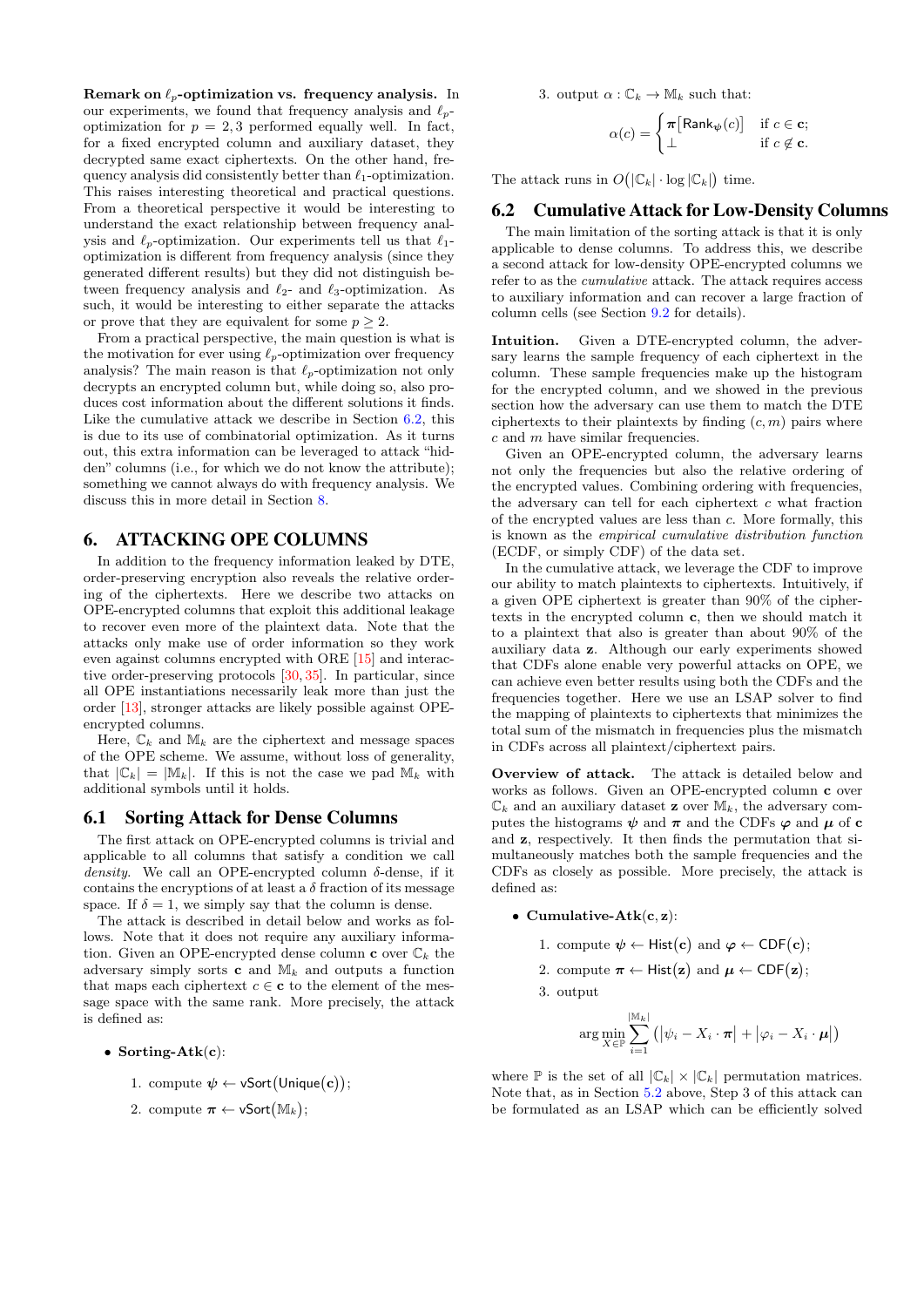using the Hungarian algorithm. The precise LSAP formulation is:

minimize 
$$
\sum_{i=1}^{n} \sum_{j=1}^{n} C_{ij} X_{ij}
$$
  
subject to 
$$
\sum_{i=1}^{n} X_{ij} = 1, \quad 1 \leq j \leq |\mathbb{C}_k|
$$

$$
\sum_{j=1}^{n} X_{ij} = 1, \quad 1 \leq i \leq |\mathbb{C}_k|
$$

$$
X_{ij} \in \{0, 1\}, \quad 1 \leq i, j \leq |\mathbb{C}_k|.
$$

where the cost matrix  $C$  gives the cost for mapping plaintext  $m_i$  to ciphertext  $c_i$  as the sum of the mismatch in frequencies plus the mismatch in cumulative frequencies:

$$
C_{ij} = |\psi_i - \pi_j|^2 + |\varphi_i - \mu_j|^2.
$$

The attack runs in  $O(|\mathbb{C}_k|^3)$  time.

### <span id="page-7-0"></span>7. SIMULATING A MEDICAL EDB

To evaluate the attacks, we considered the scenario of an EMR application and its associated database. We chose this setting for several reasons.

First, medical DBs hold highly personal and sensitive information and are often covered by privacy regulations such as the Health Portability and Accountability Act (HIPAA). EMRs are vulnerable to insider and outsider threats and are increasingly targeted by professional attackers including state sponsored adversaries and organized crime. This trend is illustrated by the recent attacks on Anthem—one of the largest U.S. health insurance providers—which compromised the health records of 80 million individuals. In fact, the Ponemon Institute's recent study on Privacy and Security of Healthcare Data [\[2\]](#page-11-27) reports that criminal attacks are now the number one cause of healthcare data breaches with a 125% growth in attacks reported in the last 5 years. As such, the motivation to encrypt medical DBs is very strong. In fact, medical DBs often appear as the standard motivation in the encrypted database research literature (see, e.g., [\[36\]](#page-12-1)).

Another reason we chose this scenario is that a subset of the data stored in EMRs (e.g., demographic data) is also held in other types of sensitive DBs including human resources DBs, accounting DBs, and student DBs. Information stored in these DBs may also be covered by privacy regulations such as the Family Educational Rights and Privacy Act (FERPA). Our results against medical DBs can therefore tell us something about these other kinds of DBs.

### 7.1 Target Data

Throughout, we refer to the data we use to populate the EDB as the target data. In our experiments we use data from the National Inpatient Sample (NIS) database of the Healthcare Cost and Utilization Project (HCUP) [\[4\]](#page-11-28). HCUP makes available the largest collection of longitudinal hospital care data in the U.S. The NIS database—which includes data on inpatients (i.e., patients that stay at a hospital for at least one night) from all the hospital in the U.S.—is available starting from 1988. The database is made available to researchers under controlled access: an online training is required and a data use limitation agreement must be signed before the data can be purchased and used. The NIS

database includes attributes such as age, drugs, procedures, diagnosis, length of stay, etc. For our purposes, we only use a subset of the attributes (mostly due to space limitations) which we describe in Figure [1.](#page-8-1)

<span id="page-7-1"></span>

|                        | Max     | Min    | Mean   | ŝЮ     |
|------------------------|---------|--------|--------|--------|
| Large Hospitals        | 121.664 | 12.975 | 24.486 | 12.015 |
| <b>Small Hospitals</b> | 1.309   | 404    | 756    | 253    |
|                        |         |        |        |        |

Table 1: Size of hospitals in number of patients

In our experiments we use the data from a subset of 1050 hospitals in the 2009 HCUP/NIS database as our target data. We note that any other year would have given similar results. For all but one of our experiments we use the 200 largest hospitals but for the evaluation of the cumulative attack against low-density columns we use data from 200 small hospitals. The 200 small hospitals are the ones ranked (in decreasing order) 701 through 900 in terms of patient-size. Smaller hospitals had too few patients to attack (less than 400 and some even less than 10). The number of patients in the 200 largest and the 200 small hospitals is shown in Table [1.](#page-7-1)

Target attributes. We chose a subset of columns/attributes from the 2009 HCUP/NIS dataset to attack. These attributes are listed in Figure [1.](#page-8-1) We believe these or similar attributes would be present in most real-world EMR systems. We confirmed that six of them, including sex, race, age, admission month, patient died, and primary payer, are used by OpenEMR [\[7\]](#page-11-29), which is an open source fully-functional EMR application. We stress that the form in which these attributes are stored can vary (e.g., age can be stored as an integer or computed from a date of birth) but some variant of these attributes exist in OpenEMR.

To decide whether an attribute should be DTE or OPEencrypted we did the following. For the attributes stored by OpenEMR (in some form), we simply checked the kinds of operations OpenEMR supported on it. If it supported either range queries or sorting operations, we considered it an OPE attribute. If OpenEMR supported equality queries on the attribute we considered it a DTE attribute. For the remaining attributes, we made assumptions which we believe to be reasonable. More specifically, we assumed an EMR system would support range queries on the length of stay attribute; sorting queries on the mortality risk, disease severity, and admission type attributes (e.g., for triage); and equality queries on major diagnostic category and admission source.

# 7.2 Auxiliary Data

All but one of our attacks (sorting) require an auxiliary dataset to decrypt a PPE-encrypted column. We used the following two auxiliary datasets:

Texas PUDF data. The first auxiliary dataset we use is the Texas Inpatient Public Use Data File (PUDF), which is provided by the Texas Department of State Health Services. This dataset—unlike the HCUP/NIS data—is publicly available online so there is no reason to believe an adversary would not use it to her advantage. Specifically, we use the 2008 Texas PUDF data. The Texas PUDF data until year 2008 can be downloaded from [\[5\]](#page-11-30). Usage of the data requires an acceptance of a data use agreement but we believe it is reasonable to assume that an adversary would not comply with such an agreement.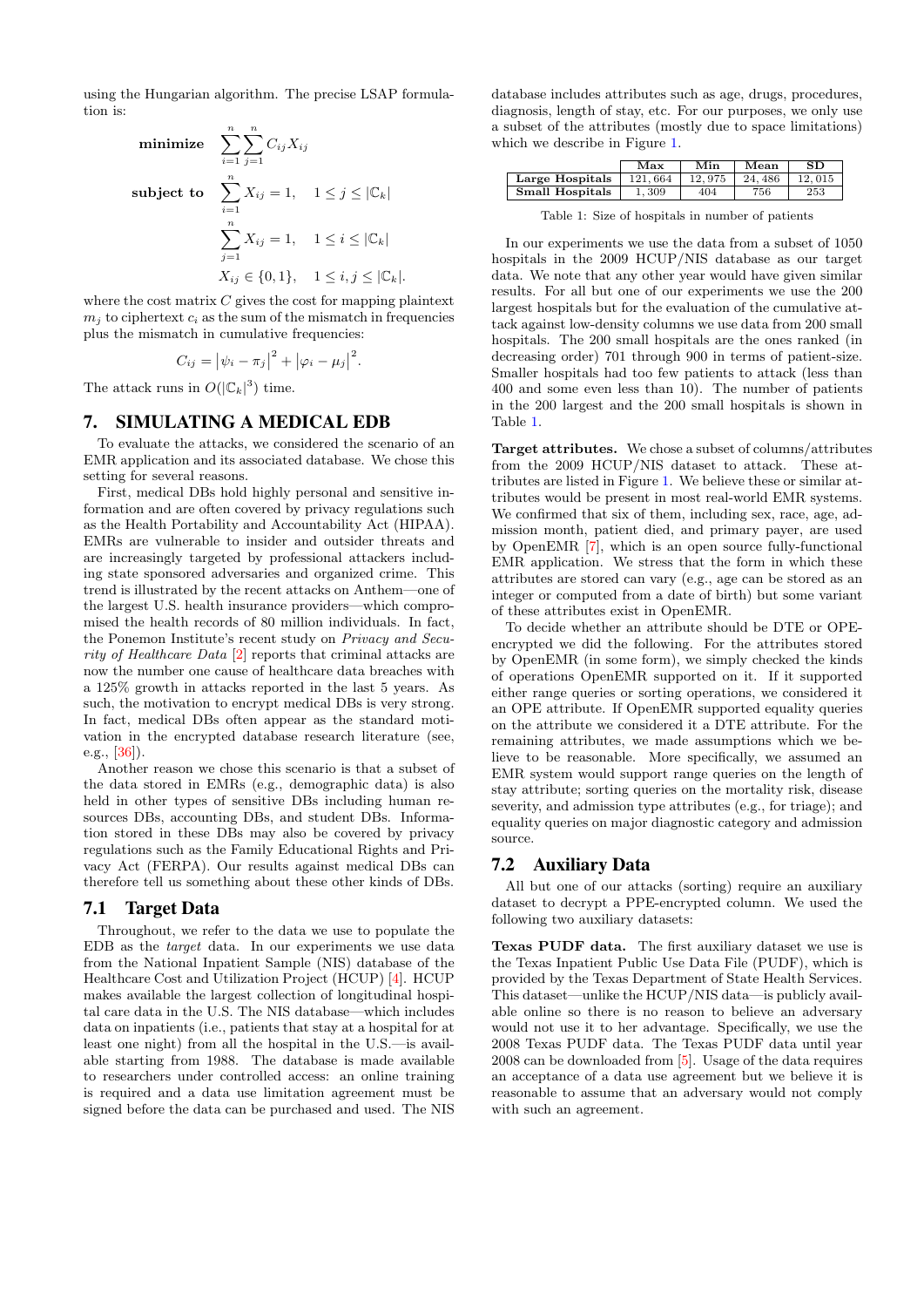- <span id="page-8-1"></span>Sex. Sex can be either male or female. The most prominent feature of the sex attribute is that most hospitals have more female patients than male patients. This is possibly due to pregnancy, births, and the fact that women live longer. Sex is universally used in all databases that store information about people.
- Race. Race can have the following values: white, black, Hispanic, Asian or Pacific Islander, Native American, and other. Race is stored in most databases dealing with people for a variety of reasons.
- Age. Age can range from 0 to 124. Age 0 is for babies less than an year old. Some databases may store birth year instead of age, e.g., as part of full date of birth. Frequency counts for age and birth year are exactly the same.
- Admission Month. Admission month has values that range from January to December.
- Patient died during hospitalization. This attribute indicates whether a patient died during hospitalization.
- Primary Payer. Primary payer has six values: Medicare, Medicaid, private or health maintenance organization, selfpay, no charge, and other.
- Length of Stay. Length of stay ranges from 0 to 364 and represents the number of days a patient spends in a hospital. It is a very sensitive attribute and reveals information about other attributes such as the nature of the patient's disease.
- Mortality Risk. Mortality Risk has four values showing the likelihood of dying: minor, moderate, major, and extreme. It indicates the risk of a patient dying in the hospital.
- Disease Severity. Disease Severity has four values showing loss of function: minor (indicates cases with no comorbidity or complications), moderate, major, and extreme. It indicates the severity of the patient's disease.
- Major Diagnostic Category. Major Diagnostic Category has 25 values and gives the principal diagnosis such as "Diseases and Disorders of Kidney", "Burns", "Human Immunodeficiency Virus Infection (HIV)", etc.
- Admission Type. Admission type has six values: emergency, urgent, elective, newborn, trauma center, and other.
- Admission Source. Admission source has five values: emergency room, another hospital, another facility including longterm care, court/law enforcement, and routine/birth/other. It indicates from where the patient was admitted to the hospital.

Figure 1: Attributes/columns used in our evaluation.

2004 HCUP/NIS. Unfortunately, the Texas PUDF data has a limited number of attributes which prevents us from studying the accuracy of our attacks on several attributes of interest. We therefore also run experiments using the 2004 HCUP/NIS database as auxiliary data (recall that our target data is the 2009 HCUP/NIS data). Note that each year of the HCUP/NIS data comes from a random sample of hospitals from a large number of U.S. hospitals and the entire data of each sampled hospital is included. This means that the 2004 HCUP/NIS data is not only different in time from the 2009 HCUP/NIS data but it is also comes from a different set of hospitals. There is a small number of common hospitals between 2004 and 2009 HCUP/NIS databases (less than 4%), but that does not have a noticeable impact on our experimental results.

Remark on additional datasets. Another example of

a publicly-available auxiliary dataset is the Statewide Planning and Research Cooperative System (SPARCS) Inpatient data from the state of New York [\[6\]](#page-11-31). We do not report results using SPARCS as auxiliary data due to space limitations, but it gives similar results to those using the Texas PUDF data.

#### <span id="page-8-0"></span>8. EXPERIMENTAL SETUP

All experiments were conducted on a high-end Mac laptop with Intel Core i7 processor and 16GB memory running OS X Yosemite (v10.10.2). We used Python version 2.7.6 and Matlab version 8.4.0 (R2014b). For our experiments we developed three tools: Parser, Column Finder, and Revealer which we now describe.

Parser. Parser is written in Python and parses the target and auxiliary data to create appropriate histograms. In the case of the target data, it creates one histogram per attribute/hospital pair. More precisely, for each pair it creates a histogram that reports the number of times some value v of the attribute appears in the hospital's data. In the case of the auxiliary data, it creates a single histogram for each attribute (i.e., over all hospitals).

Column Finder. Column Finder is also written in Python. Since CryptDB-like EDB systems encrypt column names, an adversary first needs to learn which encrypted columns correspond to the attribute of interest. We do this using the following approach. First, we determine if the attribute of interest is present in the EDB by checking the database schema of the application. Then we run Column Finder which works as follows:

- 1. it determines the number of distinct values for the column of interest in the auxiliary data. We'll refer to this column as the auxiliary column. As an example, Column Finder would use the auxiliary data to learn that age has 125 possible values or that sex has 2 possible values.
- 2. it then determines the number of distinct values stored in each DTE- and OPE-encrypted column of the EDB. This is trivial due to the properties of these encryption schemes. It then searches through these encrypted columns to find the ones that have approximately the same number of distinct values as the auxiliary column. We have to search for approximate matches since some values of an attribute may not be present in the target data. Since we know from the database schema of the application that the EDB contains an encrypted column for the attribute of interest, this step will find at least one column:
	- (a) If it finds only one column, then that is the encrypted column for the attribute of interest.
	- (b) If it finds more than one column with a close-enough number of distinct values such that it cannot determine which column belongs to the attribute of interest, then it outputs all of them.

Data Revealer. Revealer is written in Matlab and implements frequency analysis,  $\ell_2$ -optimization, and the cumulative attack. The last two attacks use the Hungarian algorithm for the optimization step. We did not implement the sorting attack against dense columns since correctness and perfect accuracy is trivially true (we do run experiments to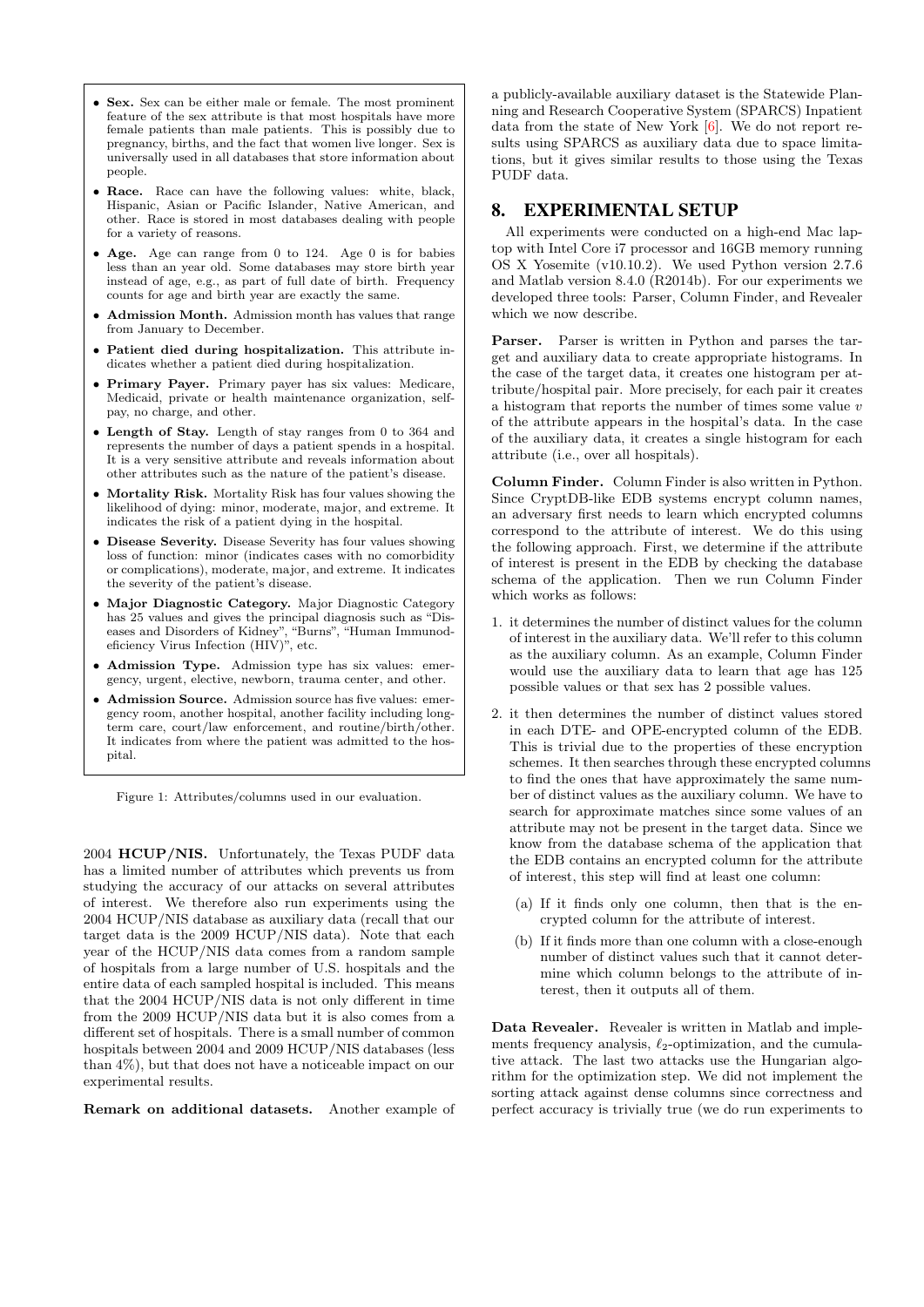<span id="page-9-1"></span>

| Auxiliary At-<br>tribute | <b>Target Attributes</b>                    | Accuracy |
|--------------------------|---------------------------------------------|----------|
| Primary Payer            | Admission Type, Pri-<br>mary Payer, Race    | 116      |
| Race                     | Admission Type, Pri-<br>mary Payer, Race    | 152      |
| Admission Type           | Admission Type,<br>Pri-<br>mary Payer, Race | 128      |
| <b>Sex</b>               | Sex. Patient Died                           | 200      |
| Patient Died             | Sex, Patient Died                           | 200      |

Table 2: Column recovery: the accuracy column reports the number of hospitals for which the correct attribute (i.e., from the auxiliary attribute column) had the lowest  $\ell_2$ -optimization cost among all target attributes.

report the prevalence of dense columns in our target dataset and results are shown in Figure [4\)](#page-10-1). Revealer takes as input the histogram of an auxiliary column from the output of Parser and the histograms for a set of target encrypted columns from the output of Column Finder. So, depending on the output of Column Finder, Revealer can receive either a single target histogram or multiple target histograms and in each case it works as follows:

- if it receives a single target histogram, Revealer simply runs the attack with its two inputs.
- if it receives multiple target histograms, Revealer runs one of the optimization-based attacks on the auxiliary histogram with each of the target histograms. It then outputs the result with the minimum cost.

Note that only the  $\ell_p$ -optimization and cumulative attacks can be executed when there are multiple target histograms since frequency analysis does not have an inherent notion of cost that can be used. In our experiments, we found that when the target and auxiliary attributes are the same, the cost is significantly less than when they are different. This is reported in Table [2.](#page-9-1)

Time measurements. All the attacks take less than a fraction of a second per hospital. Table [3](#page-9-2) reports the running times (averaged over 200 hospitals) for each attack over a different set of attributes; each with a different number of values.

Notice that attacking the length of stay column requires considerably more time than the rest. This is due to the fact that it has a large number of values (365) which especially affects the running time of  $\ell_2$ -optimization and cumulative attacks which rely on optimization. Currently, our attacks are implemented in Matlab which is very slow compared to other languages like C so we believe that a C implementation would decrease the running time by several orders of magnitude.

<span id="page-9-2"></span>

| Atts. $(\# \text{ of values})$    | Freq. An. | $\ell_2$ -opt. | Cumul.            |
|-----------------------------------|-----------|----------------|-------------------|
| Sex(2)                            | 0.11ms    | 0.11ms         | 0.31ms            |
| Mortality Risk $(4)$              | 0.12ms    | 0.12ms         | 0.49ms            |
| Admission Source (5)              | 0.12ms    | 0.13ms         | 0.60ms            |
| Major Diagnostic Category<br>(25) | 0.19ms    | 0.20ms         | 3.5 <sub>ms</sub> |
| Age $(125)$                       | 0.63ms    | 3.03ms         | 311.6ms           |
| Length of stay $(365)$            | 1.73ms    | 68.7ms         | 35, 910ms         |

Table 3: Time (in milliseconds) of attacks per hospital.

### <span id="page-9-0"></span>9. EXPERIMENTAL RESULTS

For each hospital and each column in the EDB, we compute the accuracy of our attack as the number of encrypted cells for which the recovered plaintext matches the ground truth, divided by the total number of column cells.

We present the results of these experiments in Figures 3. [2](#page-9-3) and [5.](#page-10-3) Each plot shows the empirical Complementary Cumulative Distribution Function (CCDF) of our recordlevel accuracy across all the hospitals in our target data. For example, a point at location  $(x, y)$  indicates that we correctly recovered at least  $x$  fraction of the records for  $y$  fraction of the hospitals in the target data. The results show that our attacks recover a substantial fraction of the encrypted DBs and perform significantly better than random guessing.

<span id="page-9-3"></span>

Figure 2: Results of  $\ell_2$ -optimization on DTE-encrypted columns on 200 largest hospitals with 2009 HCUP/NIS as target data and Texas PUDF as auxiliary data

#### 9.1 Attacks on DTE-Encrypted Columns

Figure [3](#page-10-2) shows the results of our  $\ell_2$ -optimization attack against DTE-encrypted columns using the 2004 HCUP/NIS dataset as auxiliary. Figure [2](#page-9-3) shows results of the same attack using Texas PUDF dataset as auxiliary.

Using the 2004 HCUP/NIS as auxiliary data (Figure [3\)](#page-10-2),  $\ell_2$ -optimization recovers cells for a significant number of patients, even for attributes with a large number of distinct values such as Age and Length of Stay. It recovered Mortality Risk and whether the patient died for 100% of the patients for 99% and 100% of the hospitals respectively. It also recovered the Disease Severity for 100% of the patients for 51% of the hospitals. The attack recovered Race for at least 60% of the patients for at least 69.5% of the hospitals; Major Diagnostic Category for at least 40% of the patients for 27.5% of the hospitals; Primary Payer for at least 90% of the patients for 37.5% of the hospitals; Admission Source for at least 90% of the patients for 38% of the hospitals; Admission Type for at least 60% of the patients for 65% of the hospitals.

Perhaps surprisingly,  $\ell_2$ -optimization also recovered a relatively small but significant fraction of cells for the Age attribute. Recovering DTE-encrypted Ages is very difficult because Age takes on a large range of values, and multiple values have very similar frequencies. Nonetheless, it recovered Age for at least 10% of patients for 84.5% of the hospitals. The attack also works surprisingly well for Length of Stay despite its large range of 365 possible values: specifically, it recovers this attribute for at least 83% of the patients for 50% of the hospitals. The reason for this unexpected accuracy is that most patients stay in the hospital for only a few days. Therefore, by decrypting the plaintexts for a few very common lengths of stay (e.g.,  $1, 2, 3, \ldots$  ), we recover a large fraction of the database.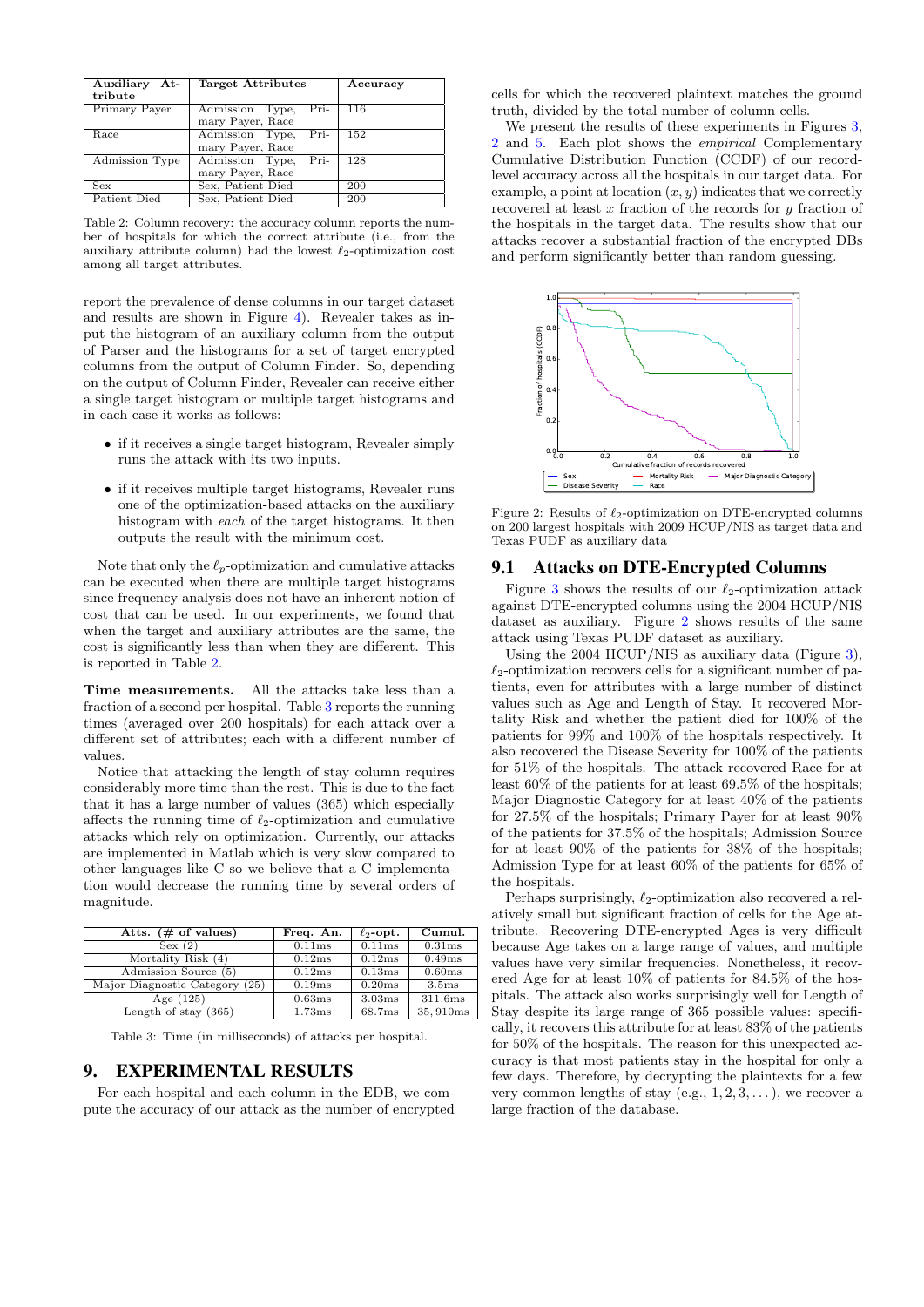<span id="page-10-2"></span>

(a) First set of attributes

(b) Second set of attributes

<span id="page-10-1"></span>Figure 3: Results of  $\ell_2$ -optimization on DTE-encrypted columns on 200 largest hospitals with 2009 HCUP/NIS as target data and 2004 HCUP/NIS as auxiliary data



(a) Density for large hospitals

(b) Density for small hospitals

<span id="page-10-3"></span>Figure 4: Density – Ratio of the number of values of an attribute present in a column to the total number of values of the attribute



(a) Results for the 200 largest hospitals with 2009 HCUP/NIS as target data and 2004 HCUP/NIS as auxiliary data.



(b) Results for the 200 small hospitals with 2009 HCUP/NIS as target data and 2004 HCUP/NIS as auxiliary data.

Figure 5: Results of Cumulative attack on OPE-encrypted columns

Using the Texas PUDF data as auxiliary (Figure [2\)](#page-9-3), the attack performs similarly well. There is a small decrease in accuracy for Race and Major Diagnostic Category. We believe this is due to regional differences in demographics across the U.S.

#### <span id="page-10-0"></span>9.2 Attacks on OPE-Encrypted Columns

The sorting attack succeeds only if a column has density 1, meaning that all possible values of an attribute are present in both the target and the auxiliary data. If this condition holds, the sorting attack can recover all the OPE-encrypted cells in a column; otherwise it fails. Figure [4](#page-10-1) shows the density for six selected attributes for the large and small 200 hospitals, respectively, of the 2009 HCUP/NIS dataset. For large hospitals, the density is 1 for 100% of the hospitals for Disease Severity and Mortality Risk and 90% of the hospitals for Admission Month. For small hospitals, the density is 1 for 95% of the hospitals for Disease Severity, Mortality Risk, and Admission Month. It follows that the sorting attack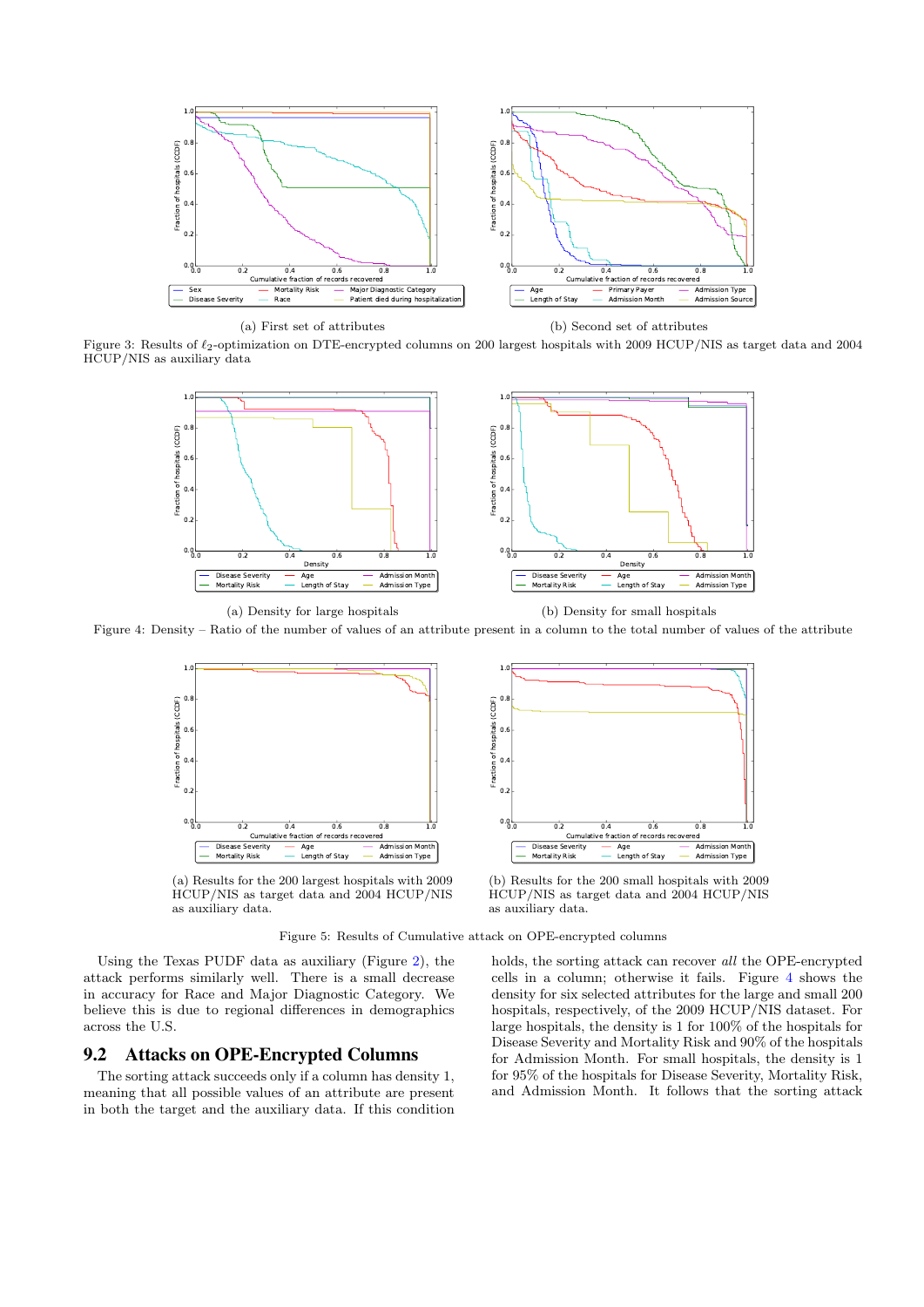would recover 100% of the cells for these columns for these hospitals.

To evaluate the cumulative attack, we executed it over both large and small hospitals since the latter tend to have lower density on many attributes. Figure [5](#page-10-3) shows the results. For large hospitals (Figure [5a\)](#page-10-3) the attack performed extremely well, even for low-density attributes. It recovered at least 80% of the patient records for 95% of the hospitals for all the attributes shown in Figure [5a.](#page-10-3) The attack recovered Admission Month, Disease Severity, and Mortality Risk for 100% of the patients for 100% of the hospitals; Length of Stay for at least 99.77% of the patients for 100% of the hospitals; Age for at least 99% of the patients for 82.5% of the hospitals ; and Admission Type for 100% of the patients for 78.5% of the hospitals.

For small hospitals (Figure [5b\)](#page-10-3), despite the attributes' low densities, the attack still performed surprisingly well. It recovered Disease Severity and Mortality Risk for 100% of the patients for 100% of the hospitals; Admission Month for 100% of the patients for 99.5% of the hospitals; Length of Stay for at least 95% of the patients for 98% of the hospitals; Age for at least 95% of the patients for 78% of the hospitals; and Admission Type for 100% of the patients for 69.5% of the hospitals.

# 10. CONCLUSION

We study the concrete security of PPE-based encrypted database systems such as CryptDB and Cipherbase in a realworld scenario. We consider four different attacks and experimentally demonstrate that they can decrypt a large fraction of cells from DTE- and OPE-encrypted columns. We specifically show this for the case of EMR databases but we believe that the attacks would be as successful on a wide variety of databases as long as appropriate auxiliary information is available.

#### Acknowledgements

The authors thank Josh Benaloh, Melissa Chase, and Tadayoshi Kohno for helpful conversations and encouragement during the early stages of this work.

- <span id="page-11-9"></span>11. REFERENCES [1] Always Encrypted. [https://msdn.microsoft.com/en](https://msdn.microsoft.com/en-us/library/mt163865(v=sql.130).aspx)us/library/mt163865( $v=$ sql.130).aspx.
- <span id="page-11-27"></span>[2] Fifth Annual Benchmark Study on Privacy and Security of Healthcare Data. [http://www.ponemon.org/blog/criminal-attacks-the](http://www.ponemon.org/blog/criminal-attacks-the-new-leading-cause-of-data-breach-in-healthcare)[new-leading-cause-of-data-breach-in-healthcare](http://www.ponemon.org/blog/criminal-attacks-the-new-leading-cause-of-data-breach-in-healthcare). Accessed: 2015-05-15.
- <span id="page-11-8"></span>[3] Google Encrytped Big Query.
- <https://github.com/google/encrypted-bigquery-client>. [4] HCUP Databases. Healthcare Cost and Utilization Project
- <span id="page-11-28"></span>(HCUP). 2008-2009. Agency for Healthcare Research and Quality, Rockville, MD. [www.hcup-us.ahrq.gov/databases.jsp]( www.hcup-us.ahrq.gov/databases.jsp).
- <span id="page-11-30"></span>[5] Hospital Discharge Data Public Use Data File. [http://](http://www.dshs.state.tx.us/THCIC/Hospitals/Download.shtm) [www.dshs.state.tx.us/THCIC/Hospitals/Download.shtm](http://www.dshs.state.tx.us/THCIC/Hospitals/Download.shtm).
- <span id="page-11-31"></span>[6] Hospital Inpatient Discharges (SPARCS De-Identified): 2012. [https://health.data.ny.gov/Health/Hospital-](https://health.data.ny.gov/Health/Hospital-Inpatient-Discharges-SPARCS-De-Identified/u4ud-w55t)
- <span id="page-11-29"></span>[Inpatient-Discharges-SPARCS-De-Identified/u4ud-w55t](https://health.data.ny.gov/Health/Hospital-Inpatient-Discharges-SPARCS-De-Identified/u4ud-w55t). OpenEMR. <http://www.open-emr.org/>. Accessed: 2015-05-15.
- <span id="page-11-11"></span>[8] R. Agrawal, J. Kiernan, R. Srikant, and Y. Xu. Order preserving encryption for numeric data. In SIGMOD, pages 563–574, 2004.
- <span id="page-11-15"></span>[9] I. H. Akin and B. Sunar. On the difficulty of securing web applications using CryptDB. In PriSec, 2014.
- <span id="page-11-16"></span>[10] I. A. Al-Kadit. Origins of cryptology: The Arab contributions. Cryptologia, 16(2):97–126, 1992.
- <span id="page-11-7"></span>[11] A. Arasu, S. Blanas, K. Eguro, R. Kaushik, D. Kossmann, R. Ramamurthy, and R. Venkatesan. Orthogonal security with cipherbase. In CIDR, 2013.
- <span id="page-11-4"></span>[12] M. Bellare, A. Boldyreva, and A. O'Neill. Deterministic and efficiently searchable encryption. In CRYPTO, pages 535–552, 2007.
- <span id="page-11-5"></span>[13] A. Boldyreva, N. Chenette, Y. Lee, and A. O'neill. Order-preserving symmetric encryption. In EUROCRYPT, pages 224–241, 2009.
- <span id="page-11-12"></span>[14] A. Boldyreva, N. Chenette, and A. O'Neill. Order-preserving encryption revisited: improved security analysis and alternative solutions. In CRYPTO, pages 578–595, 2011.
- <span id="page-11-14"></span>[15] D. Boneh, K. Lewi, M. Raykova, A. Sahai, M. Zhandry, and J. Zimmerman. Semantically secure order-revealing encryption: Multi-input functional encryption without obfuscation. In EUROCRYPT, pages 563–594, 2015.
- <span id="page-11-3"></span>[16] D. Boneh, A. Sahai, and B. Waters. Functional encryption: Definitions and challenges. Technical report, TCC, 2011.
- <span id="page-11-17"></span>[17] T. Brekne, A.  $\hat{A}$ rnes, and A.  $\hat{Øs}$ lebø. Anonymization of ip traffic monitoring data: Attacks on two prefix-preserving anonymization schemes and some proposed remedies. In PETs, pages 179–196, 2006.
- <span id="page-11-25"></span>[18] R. Burkard, M. Dell'Amico, and S. Martello. Assignment Problems. Society for Industrial and Applied Mathematics, 2012.
- <span id="page-11-18"></span>[19] D. Cash, P. Grubbs, J. Perry, and T. Ristenpart. Leakage-abuse attacks against searchable encryption. In To appear at the ACM Conference on Communications and Computer Security (CCS '15). ACM, 2015.
- <span id="page-11-19"></span>[20] N. Chenette, A. OŠNeill, G. Kollios, and R. Canetti. Modular order-preserving encryption, revisited. 2015.
- <span id="page-11-0"></span>[21] R. Curtmola, J. Garay, S. Kamara, and R. Ostrovsky. Searchable symmetric encryption: Improved definitions and efficient constructions. In CCS, pages 79–88, 2006.
- <span id="page-11-10"></span>[22] C. Dwork, F. McSherry, K. Nissim, and A. Smith. Calibrating noise to sensitivity in private data analysis. In TCC, pages 265–284. 2006.
- <span id="page-11-20"></span>[23] Y. Elovici, R. Waisenberg, E. Shmueli, and E. Gudes. A structure preserving database encryption scheme. In Secure Data Management, pages 28–40. 2004.
- <span id="page-11-1"></span>[24] C. Gentry. Fully homomorphic encryption using ideal lattices. In STOC, pages 169–169, 2009.
- <span id="page-11-2"></span>[25] O. Goldreich and R. Ostrovsky. Software protection and simulation on oblivious RAMs. JACM, 43(3):431–473, 1996.
- <span id="page-11-6"></span>[26] M. Islam, M. Kuzu, and M. Kantarcioglu. Access pattern disclosure on searchable encryption: ramification, attack and mitigation. In NDSS, 2012.
- <span id="page-11-21"></span>[27] H. Kadhem, T. Amagasa, and H. Kitagawa. Mv-opes: Multivalued-order preserving encryption scheme: A novel scheme for encrypting integer value to many different values. IEICE TRANSACTIONS on Information and Systems, 93(9):2520–2533, 2010.
- <span id="page-11-22"></span>[28] H. Kadhem, T. Amagasa, and H. Kitagawa. A secure and efficient order preserving encryption scheme for relational databases. In KMIS, pages 25–35, 2010.
- <span id="page-11-24"></span>[29] J. Katz and Y. Lindell. Introduction to Modern Cryptography. Chapman & Hall/CRC, 2008.
- <span id="page-11-13"></span>[30] F. Kerschbaum and A. Schroepfer. Optimal average-complexity ideal-security order-preserving encryption. In CCS, pages 275–286, 2014.
- <span id="page-11-26"></span>[31] H. W. Kuhn. The Hungarian method for the assignment problem. Naval Research Logistics Quarterly, 2, 1955.
- <span id="page-11-23"></span>[32] S. Lee, T. Park, D. Lee, T. Nam, and S. Kim. Chaotic order preserving encryption for efficient and secure queries on databases. IEICE transactions on information and systems, 92(11):2207–2217, 2009.